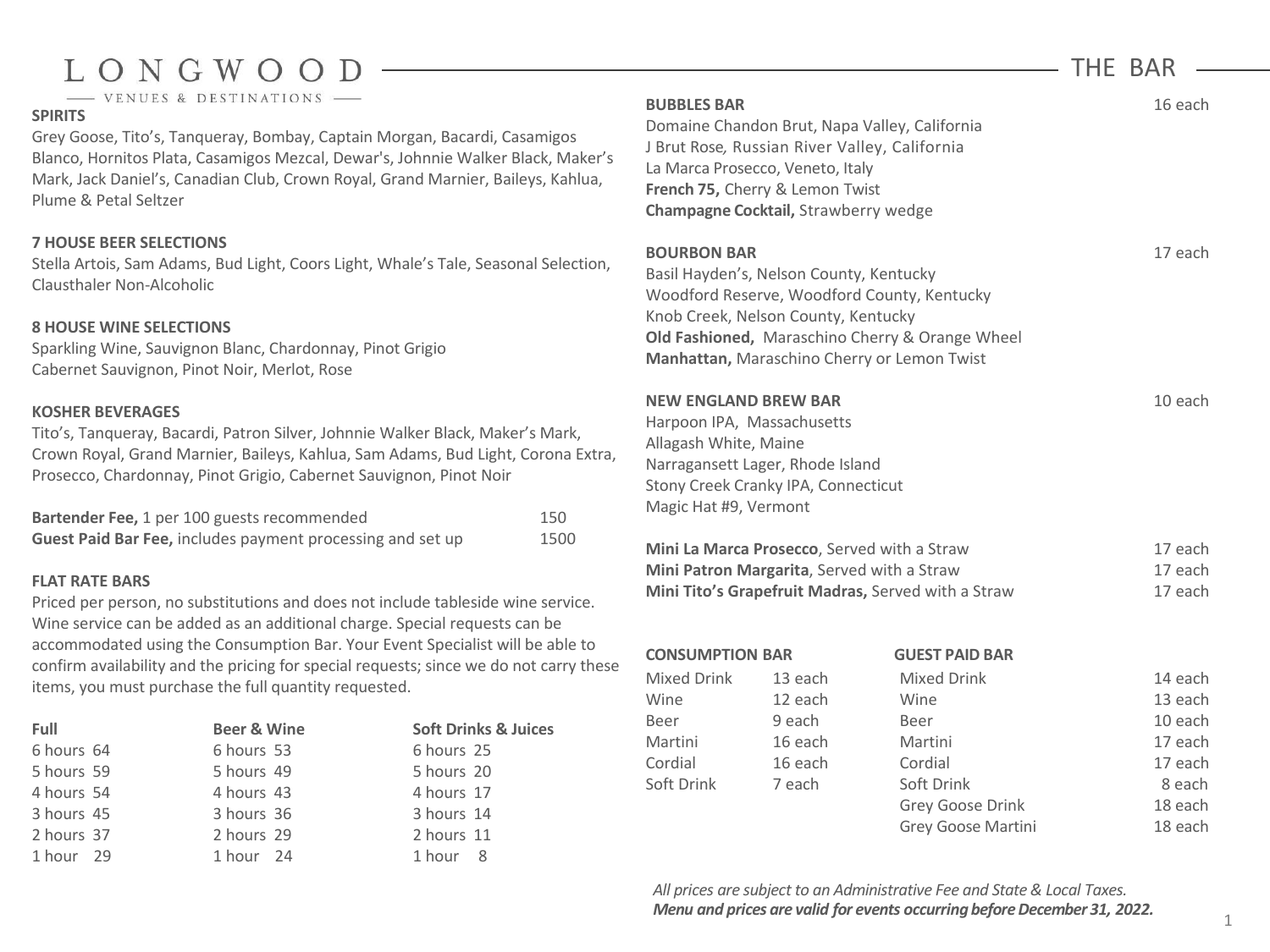# LONGWOO D

- VENUES & DESTINATIONS

#### **TABLESIDE WINE SERVICE**

*Maximum of 2 wine selections for Tableside wine service. Choose from a per person fee, using our House wines or select from our curated wine list below; at a per bottle charge.* 

| <b>House Table Side Wine Service</b><br>Includes two pours of wine with dinner                                                                                                                                         | 14                         |
|------------------------------------------------------------------------------------------------------------------------------------------------------------------------------------------------------------------------|----------------------------|
| <b>CHAMPAGNE</b><br>Veuve Clicquot, Champagne, France<br>Veuve Clicquot Rose, Champagne, France<br>Dom Perignon, Champagne, France                                                                                     | 115<br>115<br>320          |
| <b>SPARKLING</b><br>House Sparkling Wine<br>La Marca Prosecco, Veneto, Italy<br>Domaine Chandon Brut, Napa Valley, California<br>Schramsberg, Napa Valley, California<br>J Brut Rose, Russian River Valley, California | 41<br>45<br>55<br>90<br>75 |
| <b>WHITES</b><br>House Chardonnay<br>Simi Chardonnay, Sonoma, California<br>La Crema Chardonnay, Sonoma, California<br>Jordan Chardonnay, Russian River Valley, California                                             | 41<br>46<br>60<br>75       |
| House Sauvignon Blanc<br>Cakebread Cellars Sauvignon Blanc, Napa Valley, California                                                                                                                                    | 41<br>52                   |
| House Pinot Grigio<br>Santa Margherita Pinot Grigio, Alto Adige, Italy                                                                                                                                                 | 41<br>50                   |
| Hugel Riesling, Alsace, France                                                                                                                                                                                         | 44                         |
| Mulderbosch Chenin Blanc, Stellenbosch, South Africa                                                                                                                                                                   | 44                         |
| Caymus Conundrum, Napa Valley, California                                                                                                                                                                              | 75                         |

# THE WINE LIST

| <b>ROSE</b> |  |
|-------------|--|
| House Rose  |  |

| House Rose<br>Whispering Angel, Cotes de Provence, France                                                                                                                                                                                                                    | 41<br>46                    |
|------------------------------------------------------------------------------------------------------------------------------------------------------------------------------------------------------------------------------------------------------------------------------|-----------------------------|
| <b>REDS</b><br>House Cabernet Sauvignon<br>Justin Cabernet Sauvignon, Paso Robles, California<br>Simi Cabernet Sauvignon, Napa Valley, California<br>Jordan Cabernet Sauvignon, Alexander Valley, California<br>Caymus Vineyards Cabernet Sauvignon, Napa Valley, California | 41<br>54<br>60<br>88<br>130 |
| Colome Estate Malbec, Salta, Argentina                                                                                                                                                                                                                                       | 58                          |
| <b>House Pinot Noir</b><br>La Crema Pinot Noir, Paso Robles, California<br>Ramsay Pinot Noir, Napa Valley, California<br>Belle Glos Clark & Telephone Pinot Noir, Santa Barbara, California                                                                                  | 41<br>50<br>64<br>82        |
| <b>House Merlot</b><br>Kendall Jackson Grand Reserve Merlot, Sonoma, California                                                                                                                                                                                              | 41<br>50                    |
| Quivira Dry Creek Valley Zinfandel, Sonoma, California                                                                                                                                                                                                                       | 49                          |
| <b>RED BLENDS</b><br>Intrinsic Red Blend, Columbia Valley, California<br>Ferrari-Carano Siena Red Blend, Sonoma, California<br>Chappellet Mountain Cuvee Bordeaux, Napa Valley, California<br>Justification by Justin, Paso Robles, California                               | 44<br>47<br>62<br>98        |
| <b>KOSHER WINES (Mevushal)</b><br>Borgo Reale, Prosecco, Italy<br>Borgo Reale, Pinot Grigio, Italy<br>Baron Herzog, Chardonnay, California<br>Borgo Reale, Pinot Noir, Italy<br>Baron Herzog, Cabernet Sauvignon, California                                                 | 54<br>41<br>41<br>41<br>41  |

*All Wines are Subject to Availability*

All prices are subject to an Administrative Fee and State & Local Taxes. Menu and prices are valid for events occurring before December 31, 2022.